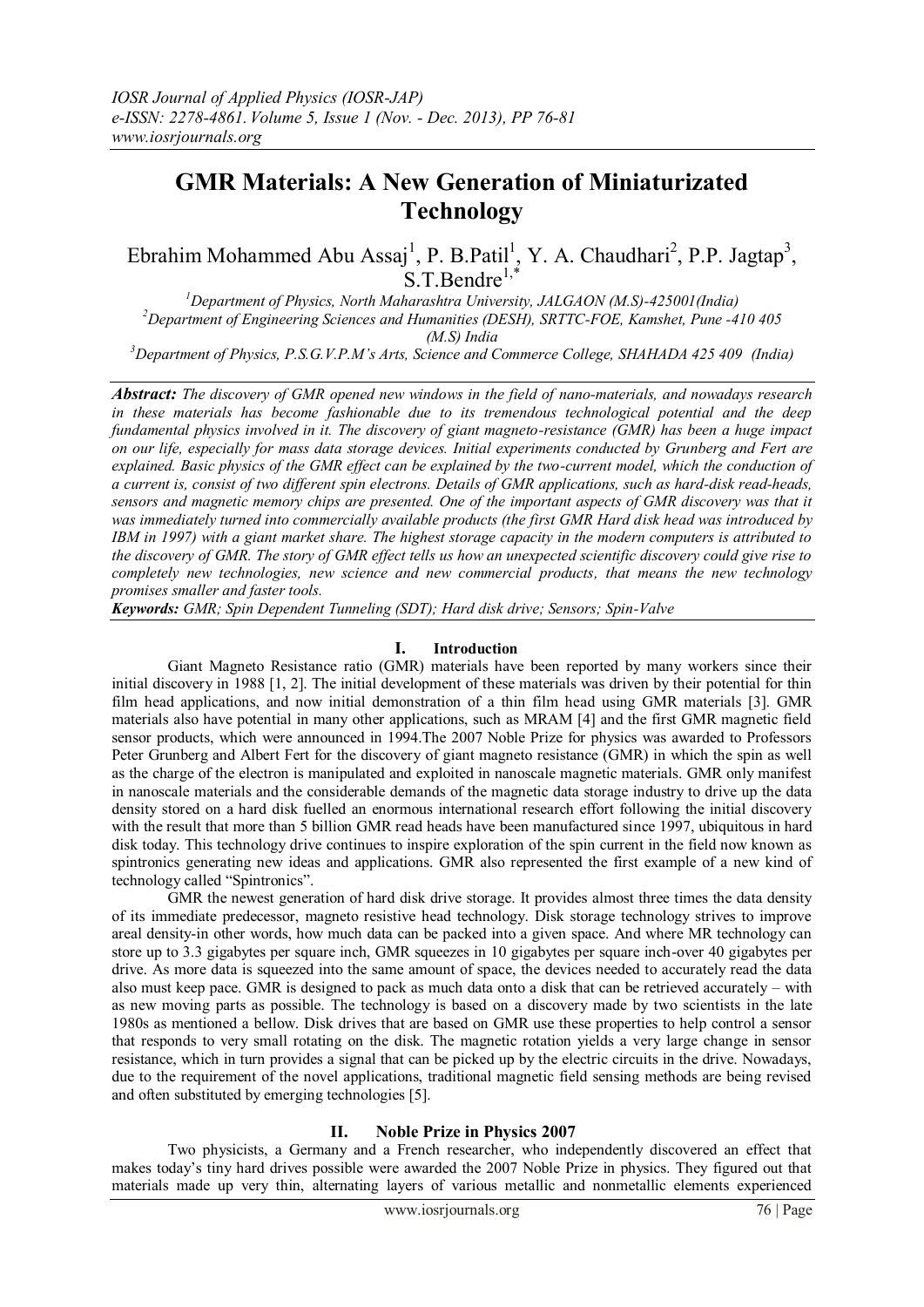significant variations in resistance. The major research area of Albert Fert was electronic transport in magnetic materials. During the 1960s and 1970s, he had investigated the concepts spin dependent scattering [6]. This became the basic for understanding the GMR effect in magnetic multilayers. In the 1980s, started his research in magnetic layers and in 1988, he along with his group found GMR in Fe/Cr supper lattice [7].



**Fig.2:** The results from Grunberg's original paper. T = **Fig.3** the results from Fert's original Paper.T= 4.2K

room temperature. The current and the applied magnetic the current and the applied magnetic field are along the

fields are along the same axis in the plane of the layers. [8] same axis in the plane of the layers.  $[1]$ 

#### **GMR effect**

GMR is the change in electrical resistance in response to an applied magnetic field .It was discovered that the application of a magnetic field to Fe/Cr multilayer resulted in a significant reduction of the electrical resistance of the multilayer as shown in Fig.(4).



**Fig.4**. Schematic representation of the GMR effect (a) Change in the resistance of the magnetic multilayer as a function of applied magnetic field. (b): the magnetization configurations (indicated by the arrows) of the multilayer (trilayer) at various magnetic fields: the magnetizations are aligned anti-parallel at zero fields; the magnetizations are aligned parallel when the external magnetic field H is larger than the saturation field Hs. (c); the magnetization curve for the multilayer. [9].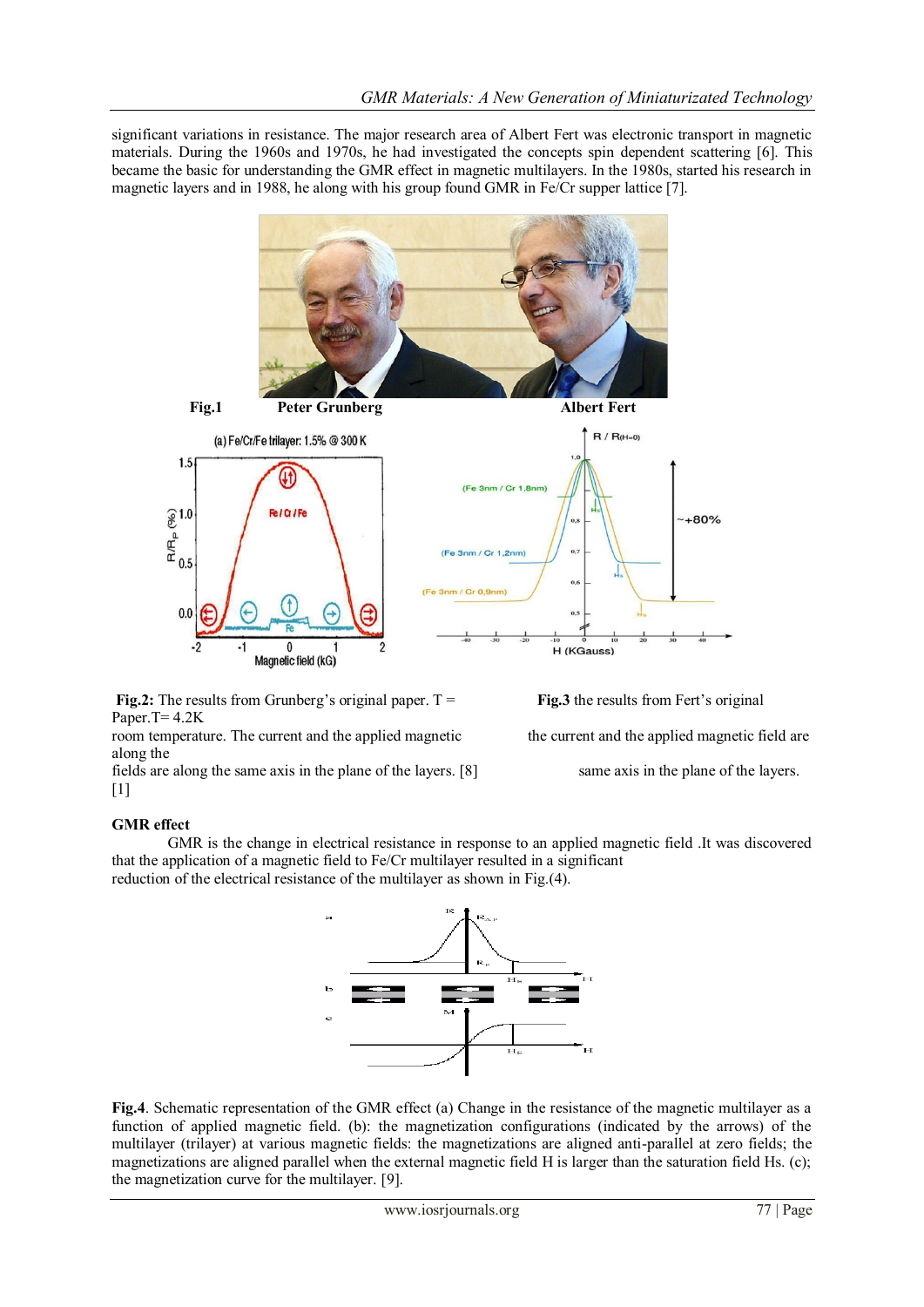#### **GMR Technology**

The discovery of GMR property opened the way to a new generation of simple, strong magnetic sensors and devices, for instance, read heads for disc drives, isolators and control circuitry for electrical machinery. New technology promises smaller, faster tools and Low cost sensor can be constructed using Wheatstone bridge designed with the GMR materials placed between two flux concentrators made from soft adjacent layers (SAL). as shown in fig.(5)



**Fig.5** Details of GMR device element

The flux concentrators produce directional field amplification by approximately the ratio of the length of the concentrators to the gap between them [10]. One potential application the GMR sensor is for measuring changes in rotation of small magnetic fields that may be used to monitor the speed of a motor or the wheels in an antilock-braking system in car [11]. This could be done by placing small magnets on the axle and measuring the rotational speed with a GMR sensing device. Other applications include solid state compasses, current sensors for safety power breakers and electricity meters, imaging detector for use in geophysical exploration and detection of landmines, defect detection using eddy-current mapping, currency detection and detection of motor Vehicles for traffic control. These magnetic sensors have the advantage of measuring physics properties such as direction, presence, rotation, angle or electrical currents without actual contact to the medium being measured as they only detect changes in magnetic field that has been created or modified by the physical properties. As such, some signs processing is required for the output signal of these sensors for translation into the desired parameter.

The concepts for a variety of GMR sensors are briefly discussed an illustrated in articles by Caruso et al., Heremans, Smith and Schneider [12-14]. Non-volatile Electrons is, at the moment, the only commercial vendor for on-chip GMR sensors. In the field of data storage, the current magneto resistive (MR) elements used in read heads are sputter-deposited NiFe (Permalloy) films. GMR multilayers are, however candidates for new type of MR read heads that offer more sensitive magneto resistive response. Besides exhibiting superior temperature stability, GMR sensors are able to offer signals 20-30 times larger than that of the Permalloy MR sensors and, at the same time, linear over most of the operation range. In 1994, magnetic read heads fabricated using "spin-valve" structure have been demonstrated to be the world's most sensitive sensor for detecting computer data on magnetic hard disk [15]. In 1997, IBM/Hitachi introduced the first GMR hard drive using "spin-valve" structure with capacity of 16.8 gigabytes (GB) storage density, marking a start in the transition from MR to GMR era in data storage industry [16]. Another challenge for GMR technology is to imagine a MRAM (magnetic random access memory) chip using GMR materials, replacing the conventional memory chip based on silicon capacitors and transistors. A MRAM is a single solid-state memory device that could store information magnetically. It exploits the spin rather than the charge of the electron and has the advantages of non-volatility, fast data accessibility, non-destructive read out and high storage capacity. A proposed MRAM device consists of an array of magnetic plots cut in the top of a GMR pseudo spin-valve structure [17]. Information is written by flipping the magnetization of the plots and is read by sensing the resistivity of each plot. The "0" and "1" state depend on the relative magnetization orientation of the magnetic layers.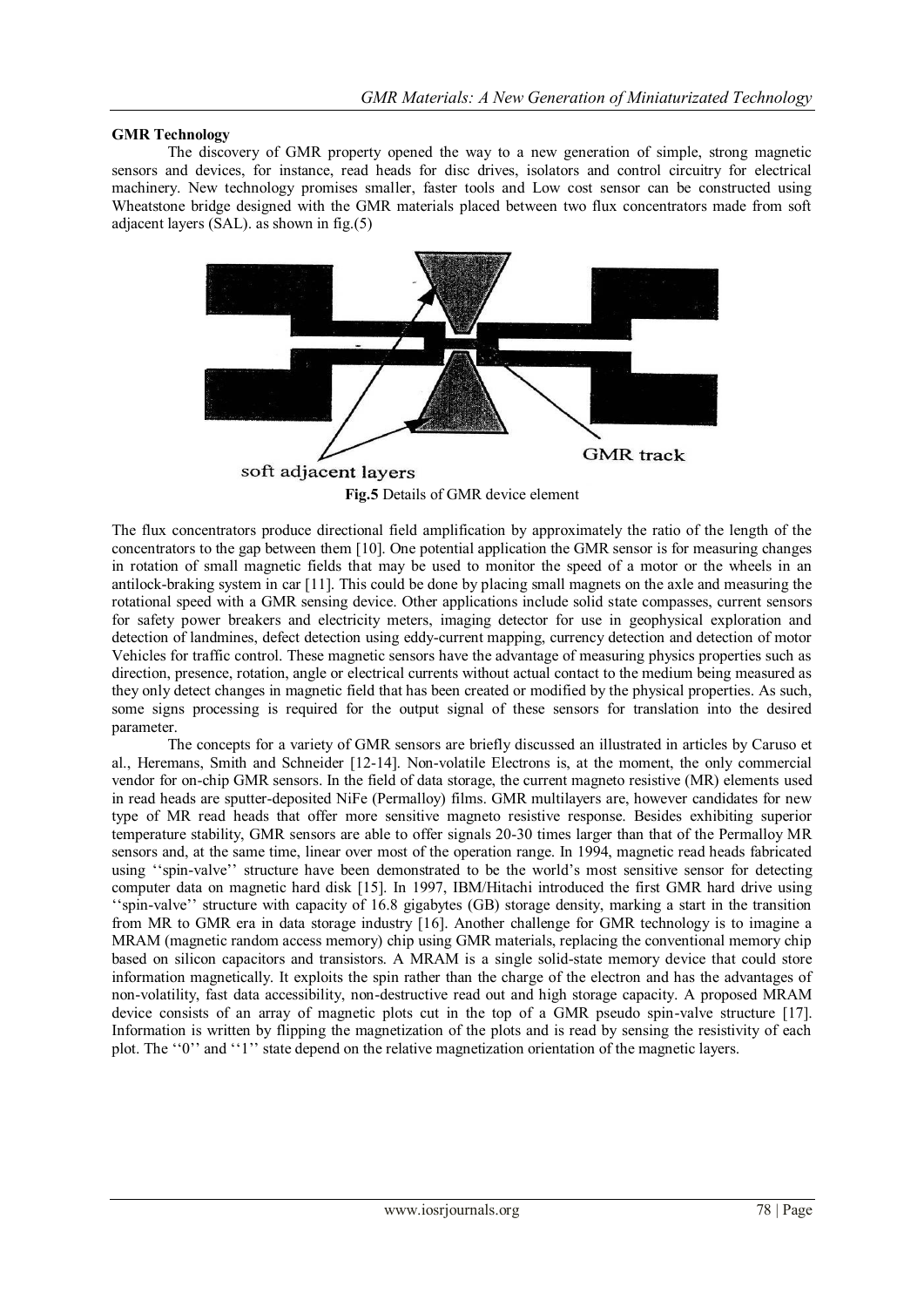### **Applications of Giant Magneto-Resistance (GMR)**

#### **1- Sensors on GMR**

The successful commercialization of GMR sensors in hard disk read heads has opened the way to the application of GMR sensors in other situations where size, speed and sensitivity are important parameters [18]. Examples can be found in a wide variety of situations such as nanoscale arrays of GMR sensors for 100 *μ*m scale spatially resolved eddy current detection



**Fig.6.** shows several types of magnetic field sensors

[19], biological sensors for molecule tagging [20, 21], galvanic isolators [22], traffic control, engine management systems, magnetic separation and electronic compasses. The life of GMR based sensors is very short. In fact, the first commercial GMR sensors were introduced in 199[23]. The rapid evolution of GMR sensors technology has opened a wide and promising range of applications. Apart from electrical measurement related systems, GMR based sensors are nowadays being utilized in different fields as engineering, physics, biology, space. Michelena et al. [24-26] introduced the possibility of using GMR commercial sensors in space applications. GMR sensors have not been flown yet but Spanish National Institute of aerospace technology is working on the adaptation of a miniaturized GMR three axis sensors (HMC2003, from Honeywell) to the attitude control system in the frame of the OPTOS project, which is a 10x10x10 cm3 Picosat devoted to be technological test bed. The circuitry consists of conditioning and electronics blocks.

#### **2-Spin Valves Sensor**

The new multilayer structures [27, 28-31], called spin-valves, typically consist of a ferromagnetic layer pinned by direct exchange coupling to an antiferromagnetic layere and separated by a decoupling non-magnetic layer from an unpinned and magnetically soft "free" ferromagnetic layer easily switched by a small applied magnetic field as shown in figure (7).



## Spin-valve structure.

**Fig.7.** Spin Valves Sensors

#### **3-Read Heads and GMR Data Storage**

The technology of the read head in a hard disk has developed since the invention of the hard disk in 1956. A true nanoscale device, a modern read head will typically have more than a dozen nanoscale layers, controlled on the atomic scale, subject to more than 250 processing steps and in operation "flies" typically 10-15 nm above the hard disk platter which is spinning at up to 15 000 rpm. A review on read head sensor technology is given by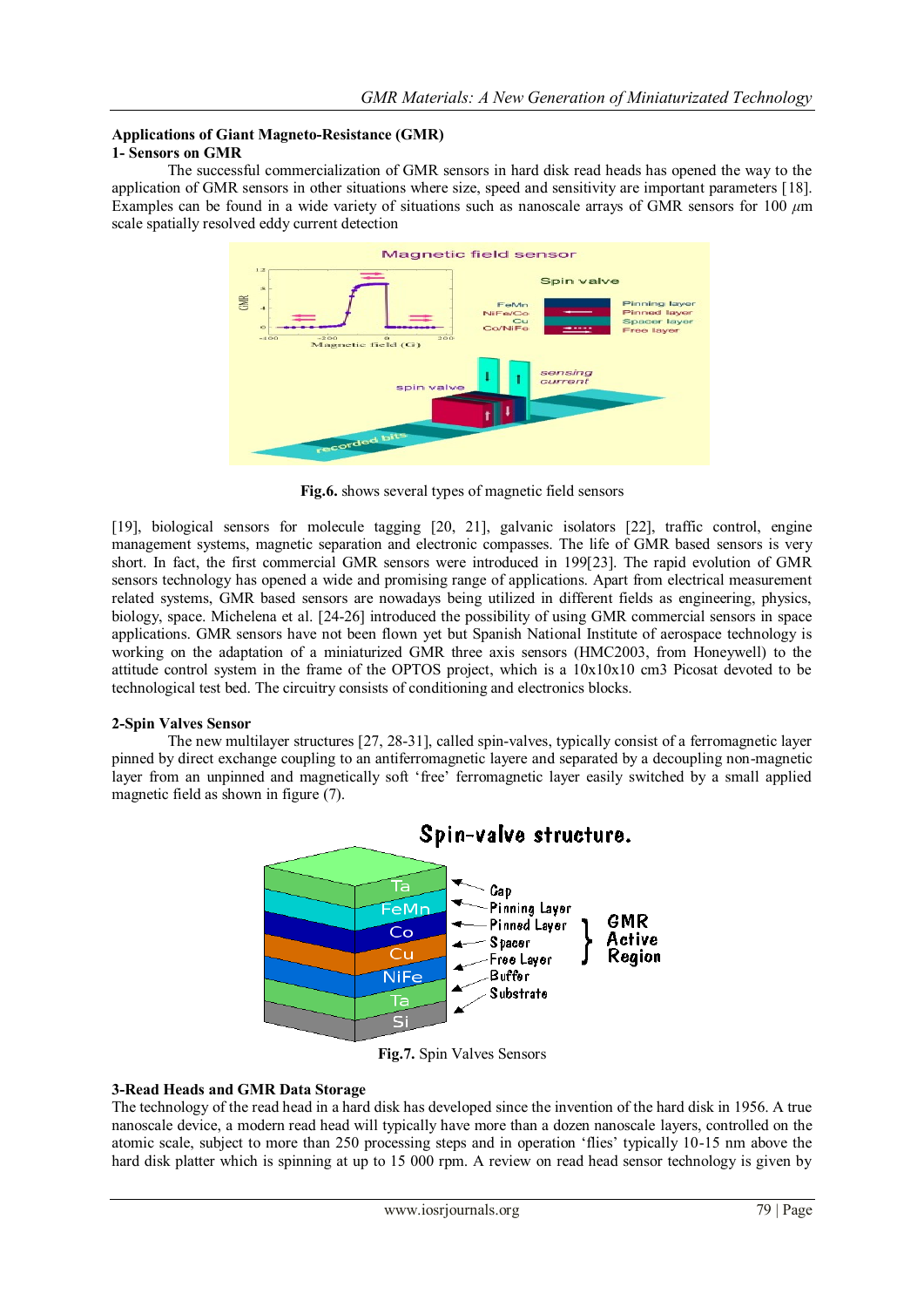Childress [32]. A schematic diagram of the overview of the hard disk showing the disk platter, actuator and location of the read-write head over the spinning platter is shown in figure (8).



**Fig.8.** Schematic diagram of a hard disk platter showing recorded tracks, actuator and suspension onto which the head is attached. [32].

#### **4-Magnetic Random Access Memory (MRAM)**

In addition to the phenomenal contribution that GMR has made to magnetic hard disk storage devices, there has been considerable effort, especially by Motorola/Free scale, IBM [33] and Infineon, for developing a magnetic random access memory (MRAM) to compete with DRAM and SRAM which would have the advantages of non-volatility, radiation hardness and low energy consumption. In an MRAM device, magnetic tunnel junctions (MTJs) are both the storage and the read element. A typical MRAM architecture is shown in figs (9) [34] where the digital "1" and "0" states are achieved by an MTJ in either the parallel anti-aligned

**Fig.9**. Schematic diagram of a possible MRAM architecture. The memory cells are shown at the top to be magnetic tunnel junctions with the two memory states represented by parallel and anti-parallel alignment of the ferromagnetic layers. The bits are assembled and connected in an array as shown below creating "word lines" and "bit lines". The voltage across a single bit can be read by connecting to the array appropriately and the magnetization orientation of the bits changed by the magnetic field created from the passing of a write current  $\overline{[35]}$ .



or the aligned state. MTJs took over from GMR devices in MRAM applications due to their high magneto resistance, high resistance, which makes them compatible with CMOS technology, ease of scaling to small dimensions and a weak variation with temperature. Developments in spin-transfer switching and the enhanced MR values found with crystalline and textured barriers have recently given new impetus to these developments.

#### **III. Summary**

Since the discovery of Giant Magneto Resistance (GMR), people has been studied a fundamental physics behind the phenomenon and applications of using the effect. The GMR has been a huge impact on our life, especially for mass data storage devices. GMR"s application to the read head of hard discs greatly contributed to the fast rise in the density of stored information and led to the extension of the hard disk technology to consumer's electronics. Besides in terms of further technological advances, the development of spintronics revealed many other phenomena related to the control and manipulation of spin currents. Thus basically GMR of the magnetic multilayers opened the way to an efficient control of the motion of the electrons by acting on their spin through the orientation of a magnetization. Giant Magneto Resistance (GMR) technology is being applied to those applications today and the newer GMR technologies such as Spin Dependent Tunneling (SDT) will make even more of these applications possible. Several applications will be presented on the use of individual GMR materials. So at the beginning of this century outstanding progress had been made both in designing the magnetic properties through atomic engineering, and in understanding and controlling the